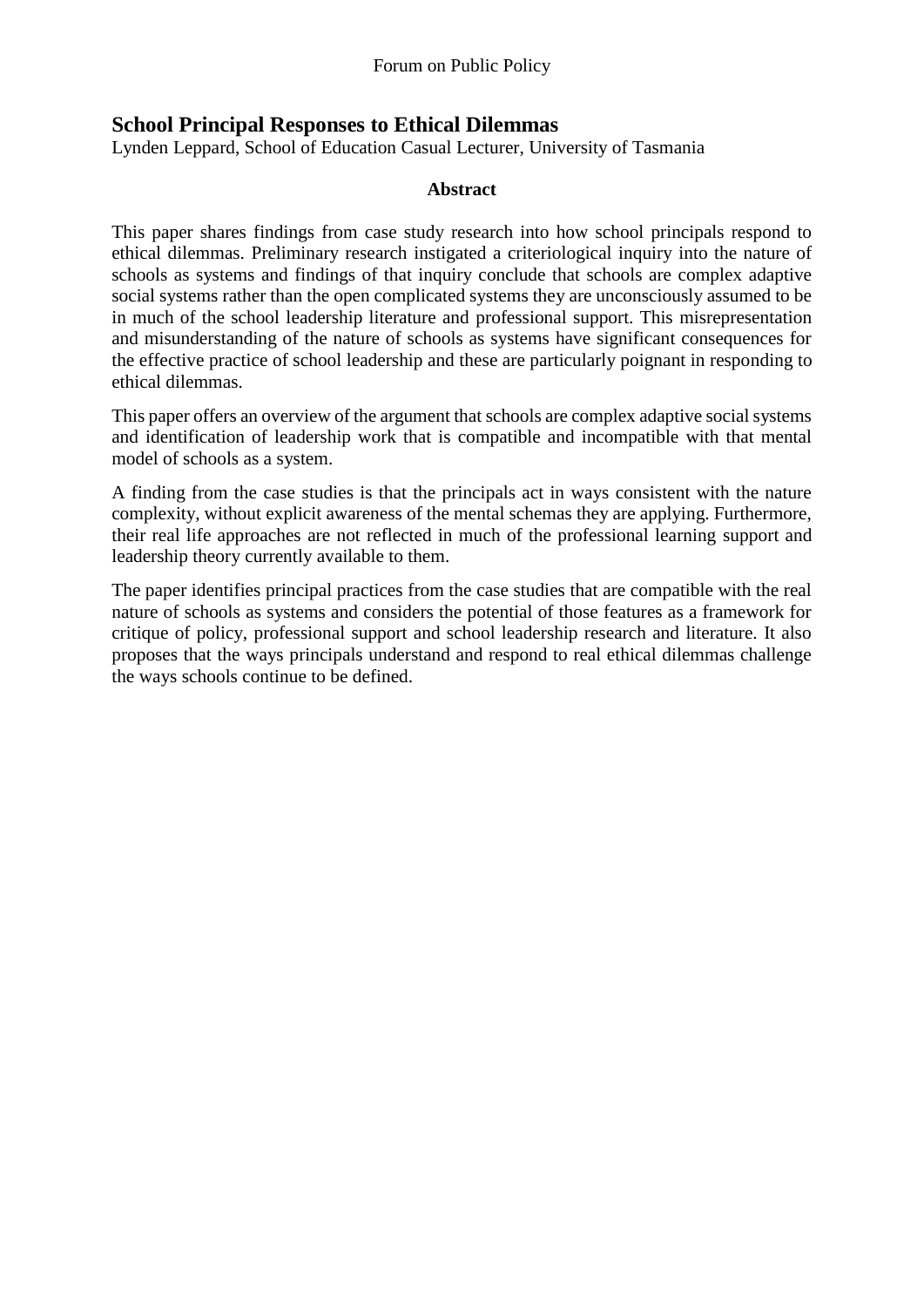## **The organisational characteristics of schools as systems**

School leadership research and literature rarely pay explicit attention to the nature of schools as systems. Organisational theory is not utilized as a means of understanding why things happen the way they do in schools. This paper applies aspects of system theory in interpreting the relationships between how principals understand the school environment, their ethical principles and their leadership practice.

This section provides a brief summary of how 'systems thinking' is used and applied in the study. There are some observations about its use in school leadership theory and literature.

#### **What is systems thinking?**

Systems thinking is the way in which one understands how different parts of a system or organisation interact and influence each. A system is 'any perceived structure whose elements hang together because they continually affect each other over time' (Senge, Cambron-McCabe, Lucas, Smith and Dutton, 2012). Sterman (1994), Boulding (1956), Forrester (1998), and Pispapia (2009), writing about system thinking but not schools specifically, make several relevant points. Sterman notes that this systems thinking is not common and that it more common to see parts of an organisation in isolation from each other. All of these writers that the systems thinking that does take place is most often and enduring mechanical 'clockwork' model (Boulding), and Hazy notes that systems theory has developed over the last hundred year (Hazy et al., 2007, p. 38). System thinking as an uncommon practice and a persistent view of human systems as clockwork mechanics set the scene for explaining contemporary systems thinking as demonstrated in school leadership literature.

#### **What are the specific characteristics of open complicated systems and open complex systems?**

The key finding of the organisational characteristics of schools is that schools are open complex adaptive social systems with some characteristics of open complicated systems. The inquiry identified that school leadership literature is based on characteristics of schools as complicated systems rather than complex systems and that this choice is based on unexamined assumptions and a lack of awareness about the important consequences of unexplored mental models about the nature of schools as systems. Consideration of schools as systems is uncommon in education literature and those who do examine schools as systems conclude that they are complex

The differences between mental models of human systems are grouped as either complicated, complex, or a mixture of both. While both are open, in the sense that their boundaries as human organisations cannot be clearly differentiated from other human organisations, the differences between complicated and complex are profound. The Open Systems Criteria Framework is summary of characteristics identified in the theoretical examinations of these models.

Complexity theory has been applied to research on leadership in recent decades. The Leadership Quarterly in 2006 and 2009 contributed to the thinking. The work of Lichtenstein and Plowman (2009), Marion, Christiansen, Klar, Schreiber, and Erdener (2016) and Olson and Eoyang (2001) are among those included in the literature review who have contributed to the development complexity theory and complexity leadership theory and their particular characteristics. Heifetz (1994, 2001, 2009) in particular has contributed to the concept of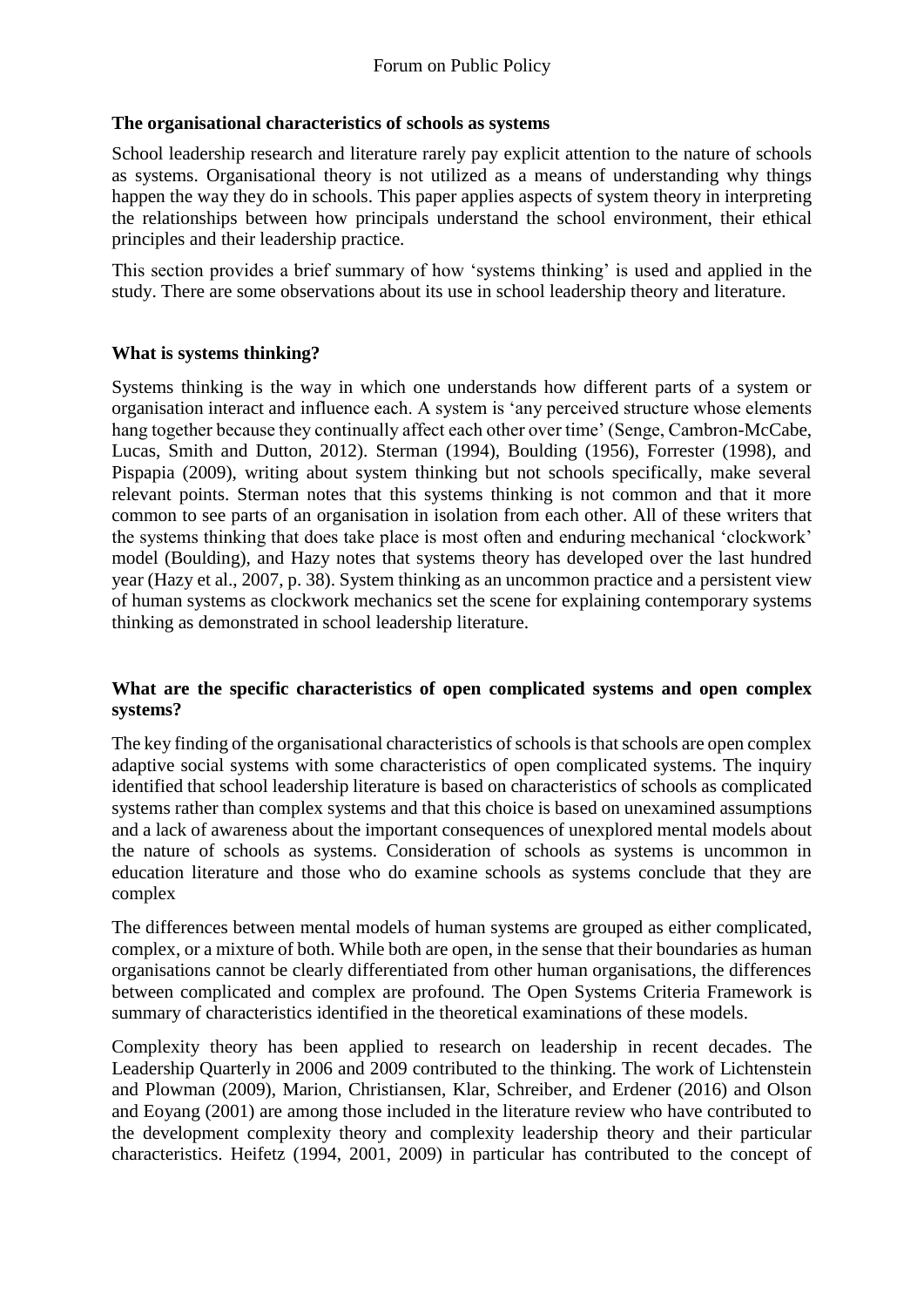adaptive leadership as a practice appropriate to complex systems as opposed to the technical work informed by expert knowledge of solutions to known problems.

#### **What is the case for schools as open complex systems and particularly complex adaptive open social systems?**

The case for schools as largely complex systems is derived largely from theory and research not explicitly based on schools and some of them are identified above. A number of education researchers do present the case for schools as complex systems. Morrison (2001, 2011) applies complexity theory specifically to schools by taking complexity characteristics, emergence and self-organisation for example, and demonstrating their relevance to schools. Duignan (2012) notes the need to 'recognize that schools are living, complex, dynamic, mostly non-linear organisations' (p. 21) and others including Gough (2012) who writes extensively about schools as complex systems and Beabout (2012), Boal and Schultz (2007), and Keshavarz (2010) who all argue for the importance of understanding schools as complex systems.

*Tackling wicked problems: A public policy perspective* (Commission, 2012) argues the case for schools as a public sector organisation as a complex system. The paper cites the concept of 'wicked problems' introduced by Rittel and Webber (1973) whereby social issues addressed by governments 'defy traditional ways of working and solving problems in the APS [Australian Public Service]' (p. 10). Rittel and Webber examine the 'dilemmas' emerging in planning theory that cannot account for problems resistant to formal authority, expert knowledge, and the application of known solutions, such as public health and poverty. Highly relevant to this study is their observation that these wicked problems require responses based on choices about what is ethically most important. The literature view also explores their argument that wicked problems have emerged because many problems previously viewed as easy because they could be judged by efficiency are now being 'challenged by a renewed preoccupation with the consequences of equity' (p. 156).

The Open Systems Framework identifies the generic characteristics of open complicated and open complex systems. These characteristics are used to explore principals' interview responses.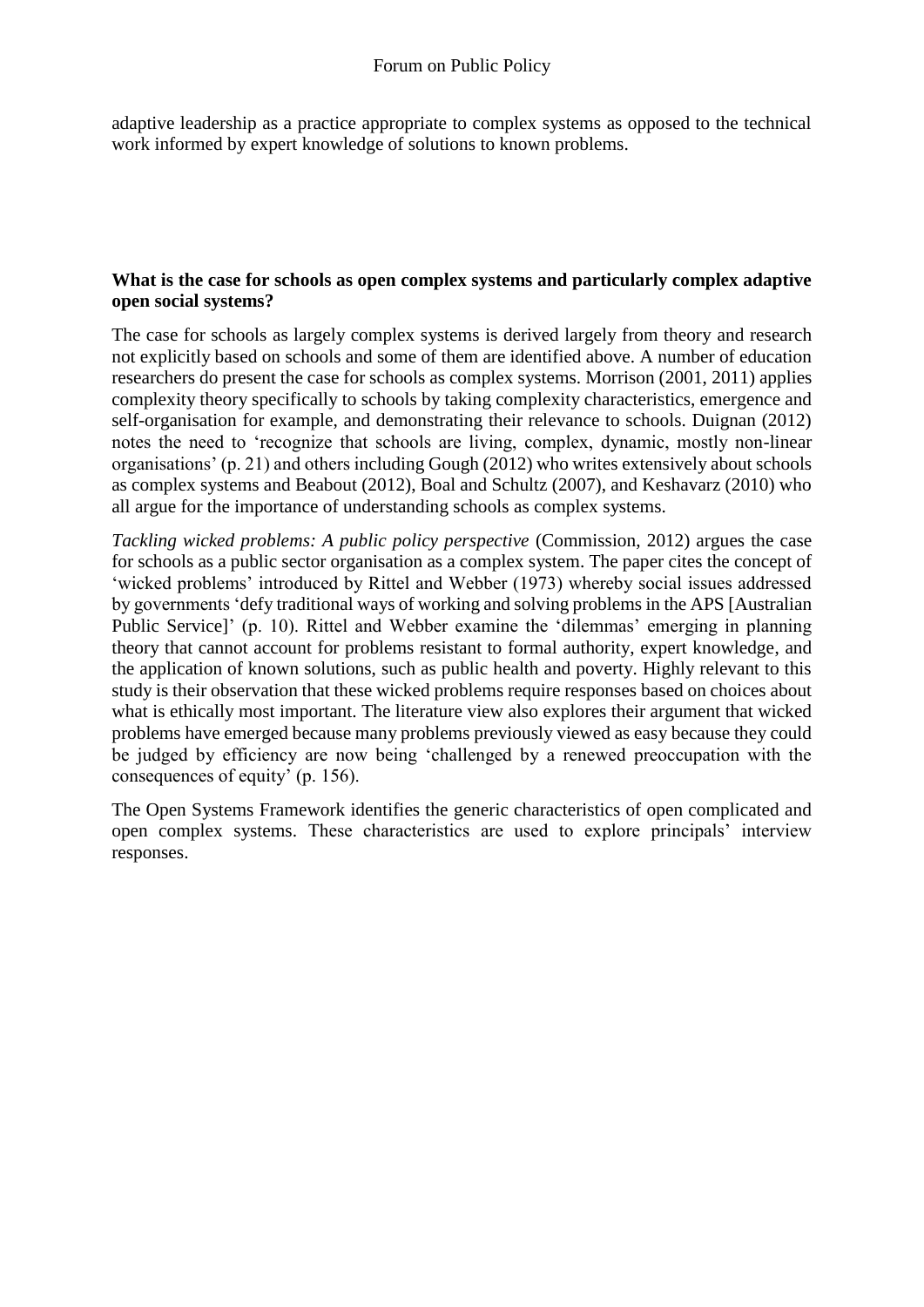# **Open Systems Criteria Framework**

| Schools are open social systems in that information and human relationships cross between<br>the boundaries of a school and its environment. To what extent is a school complex and/ or                                |                                                                                                                                                                                                                                                                                                                                   |
|------------------------------------------------------------------------------------------------------------------------------------------------------------------------------------------------------------------------|-----------------------------------------------------------------------------------------------------------------------------------------------------------------------------------------------------------------------------------------------------------------------------------------------------------------------------------|
| complicated?<br>System characteristics and<br><b>Complicated</b>                                                                                                                                                       | System characteristics<br>and                                                                                                                                                                                                                                                                                                     |
| thinking                                                                                                                                                                                                               | <b>Complex</b><br>thinking                                                                                                                                                                                                                                                                                                        |
| The system can be controlled and the problems                                                                                                                                                                          | The system cannot be controlled and best one                                                                                                                                                                                                                                                                                      |
| they present allow permanent solutions.                                                                                                                                                                                | can do is influence it.                                                                                                                                                                                                                                                                                                           |
| The structure of the system can be broken down<br>into smaller and smaller parts and analysed and<br>understood as separate parts.                                                                                     | The primary way to understand complex<br>systems is through functional analysis -<br>through the activities exerted by the system<br>and the feedback across the system that<br>changes it continuously.                                                                                                                          |
| There are clear boundaries and clear areas of<br>authority internally.                                                                                                                                                 | The boundaries are fluid and flexible,<br>disequilibrium is usual and growth is<br>unpredictable. (Heifetz, 1994)                                                                                                                                                                                                                 |
| Structural analysis is possible – the separate parts<br>can be understood and put back together without<br>loss of meaning.                                                                                            | Complex systems are such that they are never<br>fully graspable by any model: models of them-<br>even in principle are always incomplete and<br>diverge over time.<br>(Poli, 2013)                                                                                                                                                |
| The patterns of change are structured by cycles,<br>growth is controlled and<br>equilibrium is<br>maintained as a priority. They are linear.<br>(Schneider & Somers, 2006)                                             | Emergence is a critical characteristic. Change<br>occurs from within as a result of the<br>interdependence of the people.<br>Change<br>includes unpredictable, need-based, bottom up<br>feedback that is non-linear.                                                                                                              |
| Complicated systems can be $-$ at least in<br>principle- fully understood and modelled. They<br>can be entirely captured by suitable models.                                                                           | Adaption is a critical feature. Adaption is<br>continuous change and learning in response to<br>emergent feedback.                                                                                                                                                                                                                |
| The nature of problems:<br>Originate from causes that can be individually<br>distinguished and can be addressed piece by<br>piece.<br>For each input to the system there is a<br>proportionate and predictable output. | The nature of problems:<br>They result from multiple interacting causes<br>that cannot be individually distinguished<br>Must be addressed as entire systems, not in<br>discrete parts. Small inputs may result in<br>disproportionate effects. Problems can't be<br>solved by repeating the same actions when it<br>arises again. |
| be understood through expert<br>They can<br>knowledge, information collection and analysis<br>and a solution can be applied that solves the<br>problem for some time.                                                  | Any interventions<br>merge into<br>a<br>new<br>environment that generates new problems.<br>(Poli, 2013)                                                                                                                                                                                                                           |
| Technical knowledge drives solutions and ethical<br>values may not be evident or important.                                                                                                                            | Choices for actions must be considered in<br>ethical<br>of<br>context<br>consequences.<br>(Heifetz & Laurie, 2001)                                                                                                                                                                                                                |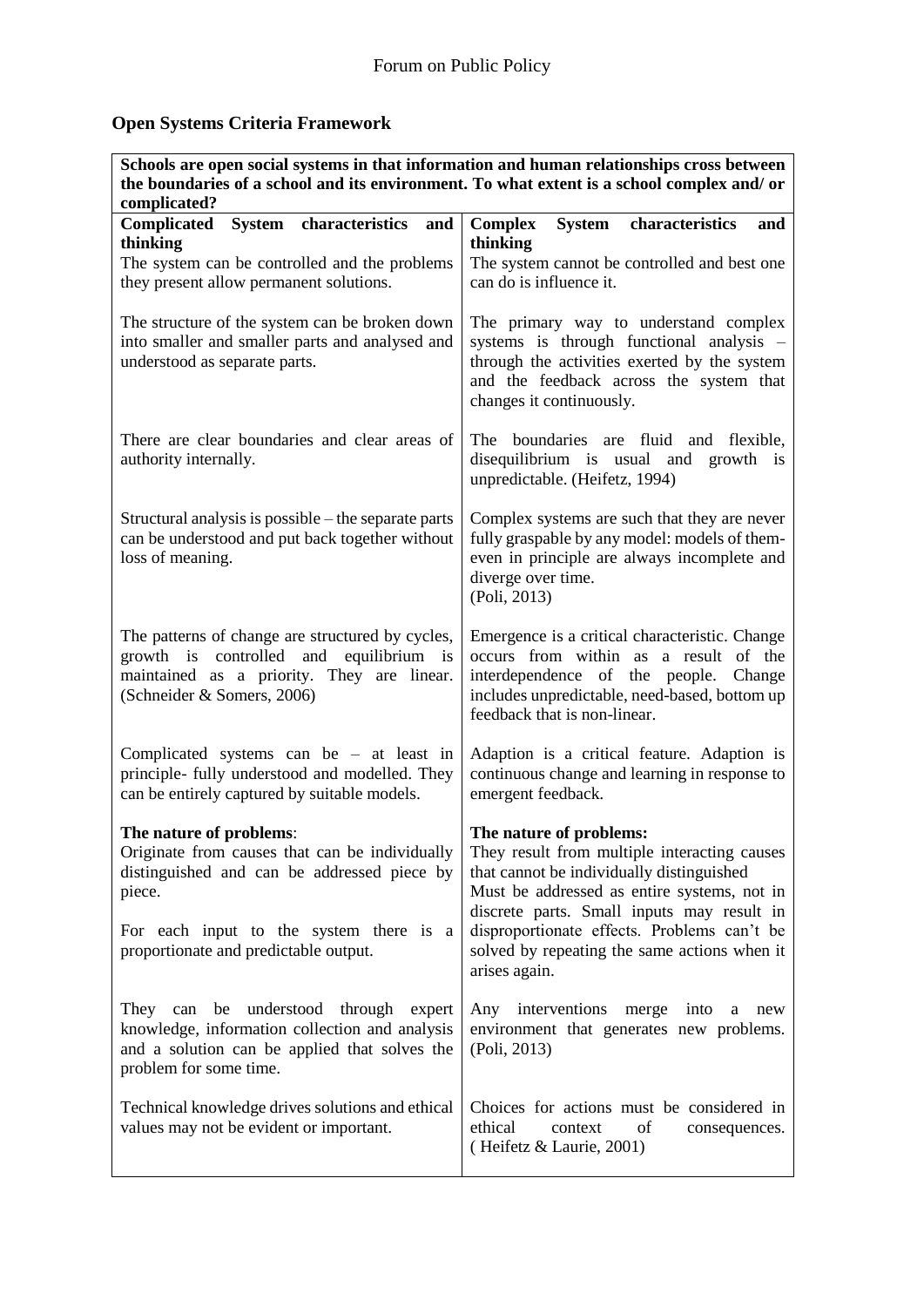| The nature of authority and decision making.                                                                                                                                                                                                                                                                                              | The nature of authority and decision<br>making.                                                                                                                                                                                                                                                                                           |
|-------------------------------------------------------------------------------------------------------------------------------------------------------------------------------------------------------------------------------------------------------------------------------------------------------------------------------------------|-------------------------------------------------------------------------------------------------------------------------------------------------------------------------------------------------------------------------------------------------------------------------------------------------------------------------------------------|
| Leaders hold formal positions of authority that<br>works through stated structures, codes and rules.                                                                                                                                                                                                                                      | Leadership as authority is also informal and is<br>practised by any<br>agent in emergent<br>communication between them. It is often not<br>reliant on formal authority structures.                                                                                                                                                        |
| Leadership is technical work requiring expertise<br>limited to a few.                                                                                                                                                                                                                                                                     | Leadership requires making choices and<br>deciding requires learning, behaviour change,<br>engagement and commitment from<br>all<br>stakeholders. (Thygeson,<br>Morrissey,<br>$\&$<br><b>Ulstad, 2010)</b>                                                                                                                                |
| Leaders are 'shepherds, protecting their flock<br>from harsh surroundings'                                                                                                                                                                                                                                                                | Leaders show care 'expose their followers to<br>the painful reality of their condition and<br>demand they fashion a response' (Heifetz &<br>Laurie, 2001)                                                                                                                                                                                 |
| Solutions are the responsibility of the leader, with<br>the help of others through consultative controlled<br>processes.                                                                                                                                                                                                                  | Solutions cannot be the responsibility of<br>formal leaders but through the collective<br>intelligence and shared responsibility of the<br>people in the system at all levels.                                                                                                                                                            |
| Problem solving relies on organization charts and<br>chains of command. The types of management<br>tools typically used include project management<br>software, standardised charts and tools and<br>logical models. Documentation and specification<br>is important and success mainly depends on the<br>execution of a plan or process. | Problem solving is intricate and cannot be<br>predicted by linear relationships. There is a<br>high degree of self-organising behaviour.<br>Models that visualise interconnections and<br>complexity are used to develop shared<br>understanding of the problem. Ways forward<br>are described with tools such as Balanced<br>Score Card. |
|                                                                                                                                                                                                                                                                                                                                           | Leaders focus on engagement, learning,<br>managing the levels of fear and uncertainty<br>and expand the power available to everyone.                                                                                                                                                                                                      |

The criteriological inquiry concluded that schools are a particular type of open complex system and the term complex open adaptive systems (CASS) is proposed. The argument is that the concept of adaption captures the importance of learning and the continual need to adapt to the changing circumstances in schools as organisations located within communities that must respond to changes in public policy. It argue that schools as systems need also to be described as 'social' due to distinctive characteristics based on highly interactive, emotional, and personal relationships built up over extended time by the nature of the relationships between school staff and children's families within a distinct community. The criteriological inquiry concludes that schools then are largely complex adaptive social systems (CASS) with elements of technical, complicated systems. These technical elements are those required expert knowledge, such as teaching reading. How and where to act on this expertise informs decision making that is based on the complexity of making ethical choices about how to use scarce resources to meet multiple student need.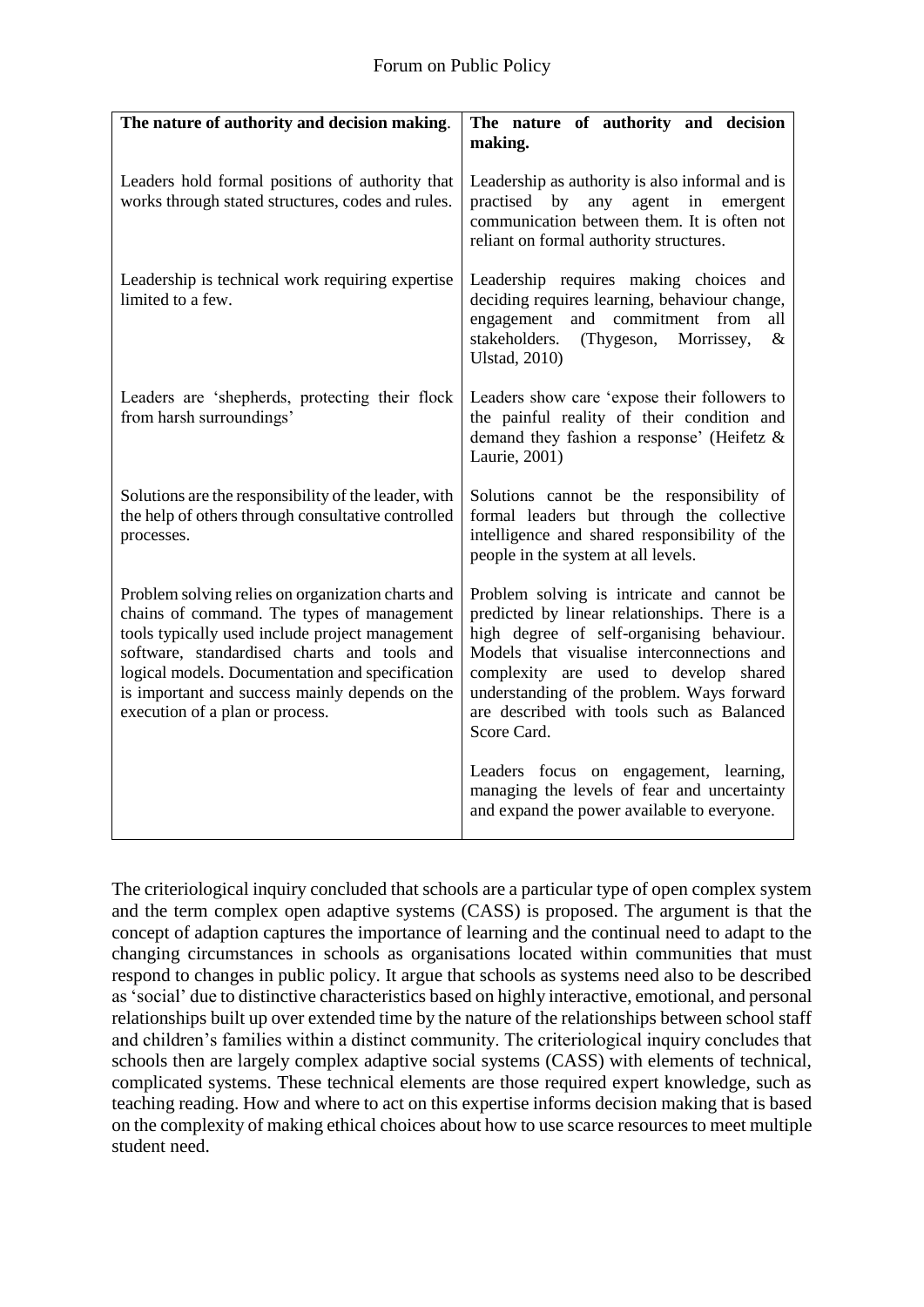The inquiry also identifies the characteristics of open complicated systems and concludes that education literature and system level policies are based on these complicated characteristics. It is concluded that schools therefore are open, complex, social systems. There is, therefore, a misalignment between the real nature of schools as complex systems and the assumed and inaccurate representation of schools as complicated systems.

The inquiry concluded that a consequence of schools as complex social systems is that ethical choices for principals are normal, continuous and usually constitute a dilemma. This establishes a strong direct relationship between school as complex social systems and the presence of ethical decision making.

#### **What is the case for arguing that education literature misunderstands or misinterprets the nature of schools as systems?**

School leadership literature and professional development material pay little specific reference to the significance of schools' system characteristics as factors influencing the thinking, the decision-making, or the organisational culture. Those education researchers who do write about systems thinking all note this absence and explore the implications of consequent misunderstandings and assumptions. Duignan (2012) makes the observation that many attempts to change schools 'tend to use traditional, hierarchical, bureaucratic and linear structures and processes' (p. 23). Gough (2012) observes that 'concepts associated with simple systems persist in contemporary discourse of educations inquiry (p. 41) and *Tackling wicked problems: A public policy perspective* (Commission 2012) describes the disconnect between the complexity represented in the wicked problems that many public service organisations face and the persistent resilience of seeing them as complicated problems amenable to the approach Duignan describes.

There are numerous examples of contemporary school leadership and ethical school leadership texts that acknowledge the important of mental models and adopt metaphors that suggest complexity but remain examples of complicated systems. A range of high profile and influential writing is unclear and inconsistent about how it represents the nature of complexity and the application of a largely complicated systems mental model to the exploration of school culture and leadership persists.

For example, Fullan and Quinn (2015) in a text on 'Coherence' note that 'mindsets matter' (p. 75) and use technical solution terms and processes such as 'drivers' and 'levers' to achieve coherence and do not consider complex system characteristics such as emergence, self organisation, informal authority, and sense making. Shapiro and Gross (2013) do the same in their work on 'turbulence' in which the metaphor is used as a temporary state that can be resolved or staff can be protected from it rather than identifying what they call turbulence as the 'perpetual white water' of schools that Starratt describes (1995, p. 4)

The school leadership literature reviewed rarely considers system thinking or the nature of how they system works because it is complex. Duignan is one who examines leadership through the explicit lens of schools as 'complex and dynamic organisations' (2012, p. 21). Murphy (2013) utilizes characteristics of complex adaptive social systems to explore the nature of ethical dilemmas in schools and how principals can respond effectively. He is an example of researchers and writers who do not explicitly identify complex system thinking but apply it effectively in their writing. Caldwell (Davies and Brundrett, 2010) and Cranston and Ehrich (2009) are others.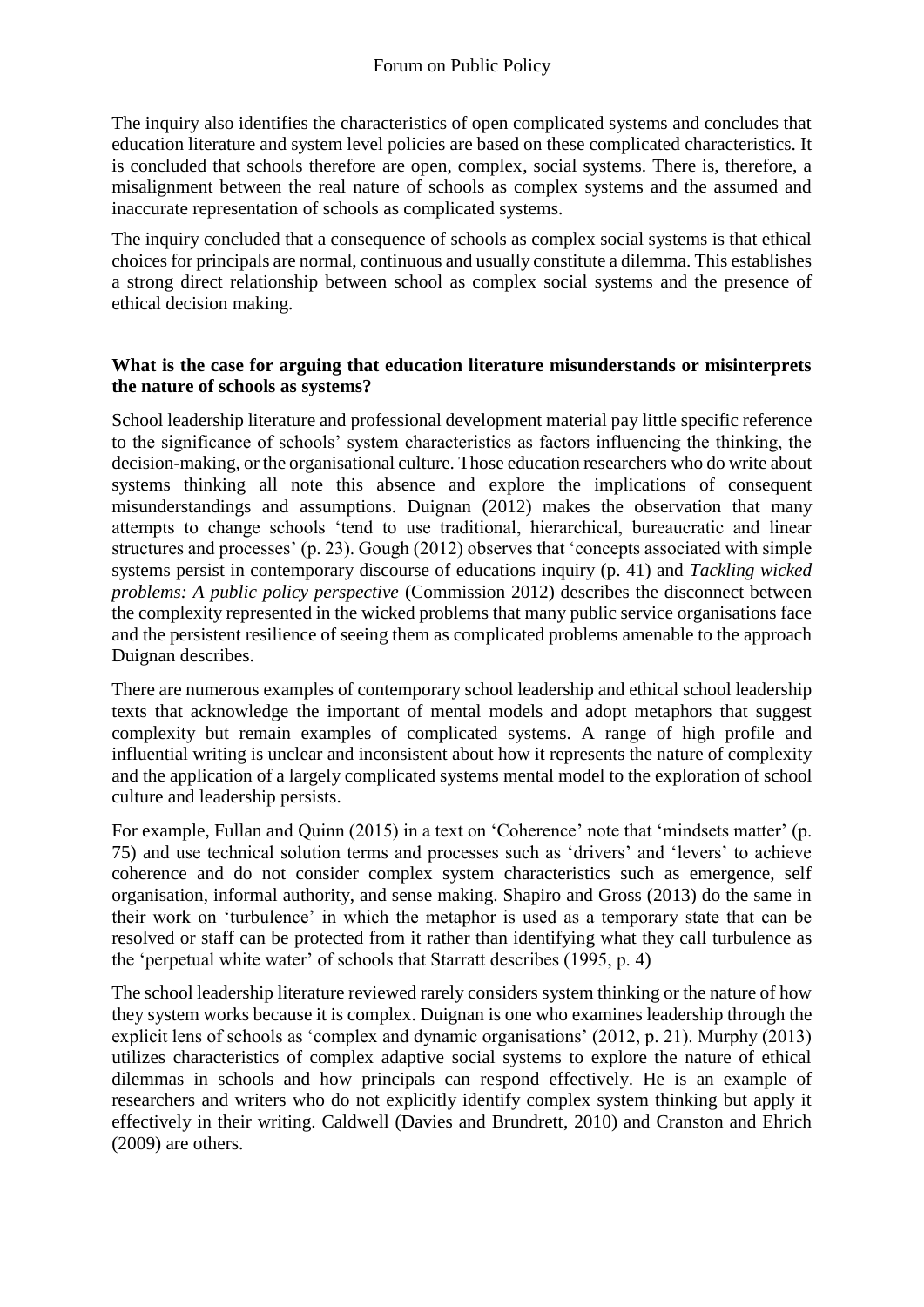## **Principals' ethical priorities, their practice and their mental models.**

This model is an overview of key findings and their relationships.

Model 1: A model of principals' ethical practice.



The model concentrates on the practice of ethical leadership rather than the purposes. Student learning is the unequivocal ethical centre of purpose. The next ring identifies the practices and principles that are most valued as features and of ethical practice.

The right hand side is interpreted as adaptive leadership in action and includes important elements of the school as an open complex system; no clear boundaries, diverse people to care for and work with and multiple stakeholders with formal and informal power and influence. The left hand side represent the competing ethical priorities within the school. These are played out through the relationships between the individual, families, community and government.

This paper explores some aspects of leadership practice and principals' motivations identified in this summary of their thinking.

## **Summary of principal reflections**

The Principals responded to the ethical dilemmas they identified with a practical knowledge of several key characteristics of open complex social systems. Their actions were not directed by a conscious knowledge or application of systems theory or a knowledge of complexity leadership. There was little evidence that a theoretical construct of how schools work as systems was influential. The confluence of two influences framed their responses. One was the ethical purposes, decision making that were most important to them, and the second was their practical knowledge of the multiple relationships, the highly variable factors and the unique circumstances of every situation. During the interview process most identified that ethical dilemmas in schools occur in, and because of the complexity; what several called the 'learning space' or similar.

For all of them, ethical leadership consisted of making choices for action, often in the moment and always involving decisions that affected individuals. There was also little evidence of being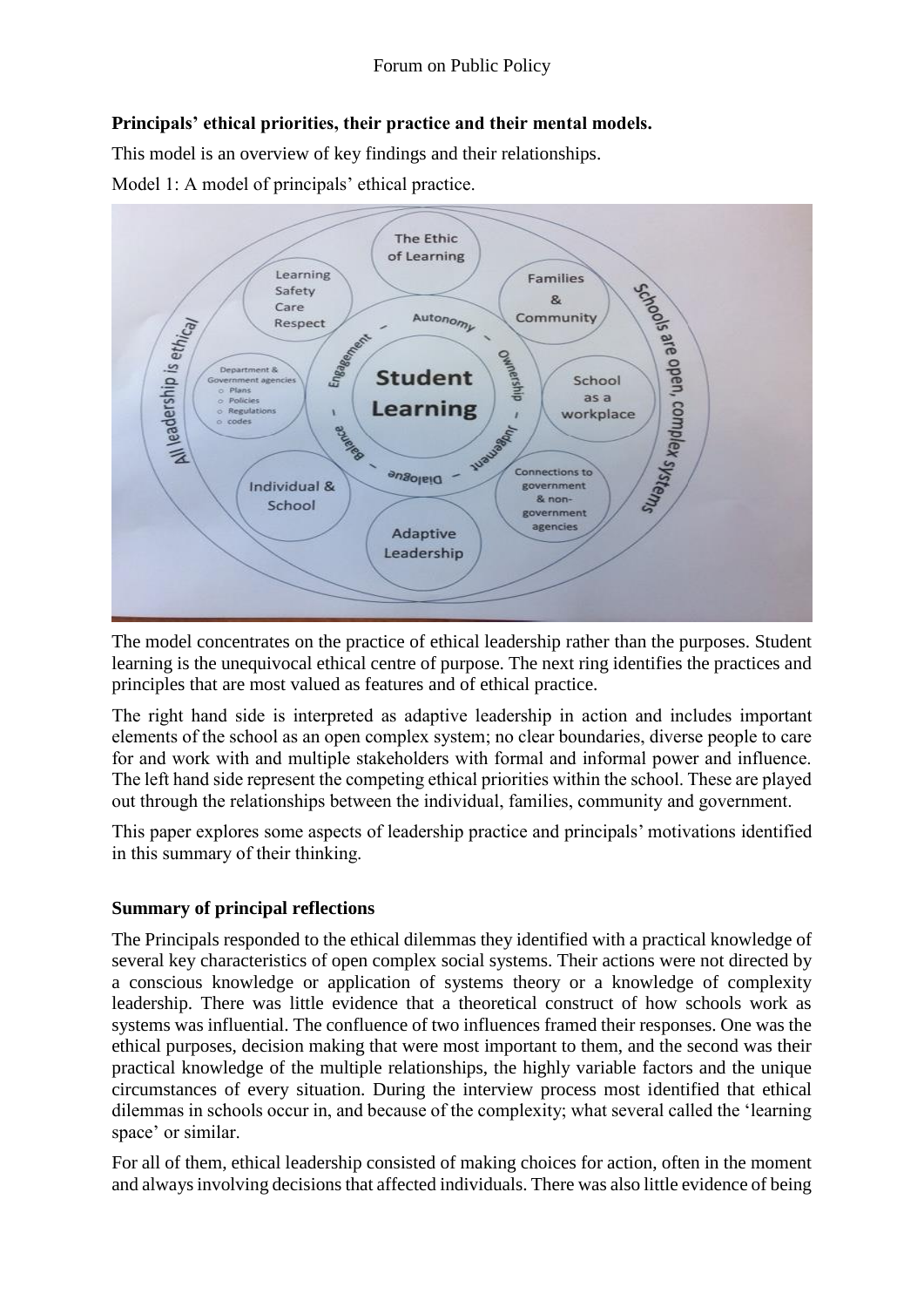consciously influenced either by ethical theory, leadership theory or by professional codes or standards. Department of Education requirements and formal procedures were seen as legitimate, technical aspects of management rather than contributors to complexity.

The ethical purposes of school identified in the findings are consistent with some of themes in the ethical leadership literature in that care, rights and responsibility are shared priorities. There are different perspectives and priorities. They may be due to the unequivocal focus on leadership *in* the school without a sense of ethical responsibility for broad social or political critique or the social justice leadership in the community. Justice as a consequence of their school principal practice was commonly identified as was the view that many aspects of the students' life was beyond their control and the best opportunity for school influence was to improve learning, support families, and improve community self-respect through the quality of the school.

## **Ethical Leadership Themes**

Principals' practice their leadership in complexity.

None of the participating principals consciously characterized the school as a system, complex or otherwise. They did however describe thinking and behaviour consistent with Sterman's definition of system thinking. It is 'the ability to see the world as a complex system, to understand how everything is connected to everything else' (Sterman, 2002, p. 2) in which you can't do just one thing' (Sterman, 1994, p. 291) because all the parts interact with each other. Each one provided evidence of a clear working awareness of these characteristics and at the same time described particular elements of open complex systems.

All participants in their semi-structured interviews identify the characteristics of open complex social systems. They described the open boundaries of the school as uncertain and the principal's role and responsibilities as not clearly defined. They understood schools as social in the sense that they are located in communities and a focal point for diverse personal relationships and interactions with formal agencies.

Several shared sub-themes are evident in the principals' understanding of the nature of schools as systems.

• School are full of unpredictable, surprising human behaviours. Deb noted that unpredictability is normal business as usual because families and their daily lives are connected constantly to the school through the students.

> … a great thing about our job is that you turn up and you never know what is going to happen. My mum's day was pretty much mapped out. Our day we don't know – we deal with 150 odd families. 150 odd value sets and at school, some (families) have good and others bad days.

• They shared a sense of little control over diverse agents and organisations that influence their practice, usually associated with problems influenced outside the school that cannot be solved by the formal processes of the Department of Education or the formal authority of the principal's role. They described frustrated efforts to collaborate and negotiate with diverse stakeholders in changing circumstances and through informal agreements. The ethical dilemma stories they shared are all representative of Poli's observations 'that 'learning to dance' with a complex system is definitely different from 'solving' the problems arising from it (2013, p, 142).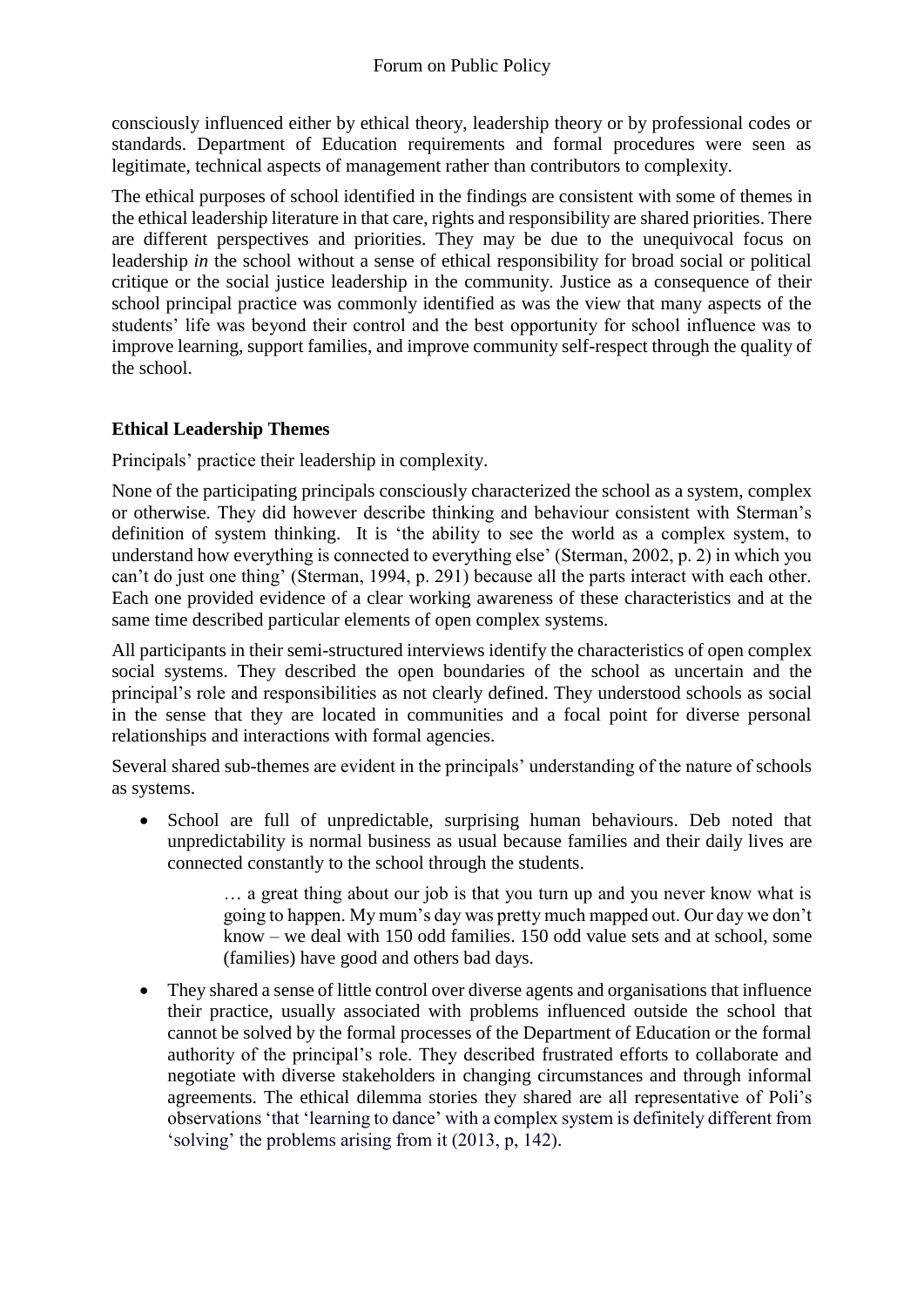• There is shared agreement that the competing needs and interests of multiple participants inside and outside the school are significant contributors to the ethical dilemmas that arise within the school.

Learning as an ethic in itself and systems thinking

The fundamental importance of learning as a process and a practice was foundational for every principal. Three noted that they were teachers who became principals and were conscious that the importance of learning as their purpose remained in the principal role. They all observed that they saw staff as learners and most noted the same approach to parents. One stated a view, evident in every interview, that 'leading requires seeing everyone as learners'.

None initially saw learning as the foundational ethic of their principalship in that they valued it most as both an outcome of their practice and the process utilized to achieve the improvements they were working towards. Their faith in the power of learning to change behaviour was acknowledged as a given when it was raised for response in interview and summarized by one who noted that teachers are lifelong learners as part of what it means to be professional.

The centrality of learning as an end in itself is not much evident in school leadership literature. The concept of *Schools that Learn* is the title of Senge's 2012 text but no participants identified his long-standing concept of learning organisations as a source of their thinking. Starratt's thinking on school leadership over several decades includes the powerful theme of school leaders 'leading a community of learners' (2012, p. 165). The principals did not mention his work and theme is not evident in most of the leadership text books included in this study. Learning is commonly described as a tool for change and a desired outcome but the construct of learning as a necessary and fundamental way of being and acting as a principal is not listed in the literature's shared ethical principles and purposes.

A number of complex system researchers and writers note the importance of learning as a feature of complex systems. Keshavarz & Nutbeam (2010) and Heifetz (1994, 2004) include as essential in their definition and Boulding (1956) identifies it as crucial in the eight level of systems in which he places social organization.

While there was **little explicit awareness of their system thinking**, there were high levels of compatibility between their ethical priorities, their leadership practice and how they understood the school to work as a system. The sharp focus on learning as both a universal purpose and the most effective process for leadership combines these three elements of the whole. Learning in both senses is, for all of them, a complex, social, unpredictable process of human engagement that identifies all people affected by a dilemma as participative learners. Learning therefore unites ethical purpose, ethical leadership practice, and the engagement of diverse agents in making the best judgments at any given time.

## **How principals understand ethical school leadership?**

Principals' had shared and consistent views **about authority and power as expressions of leadership**. Those views align closely with leadership practice in complex adaptive social systems and those connections are a thread weaving through this research. The other theme is the belief in **learning and collaboration as an ethic in itself**, essential to the practice of ethical leadership.

Every participant saw school principal leadership as fundamentally ethical, for several reasons. This acknowledgement of the centrality of ethical choices is consistent with complexity theory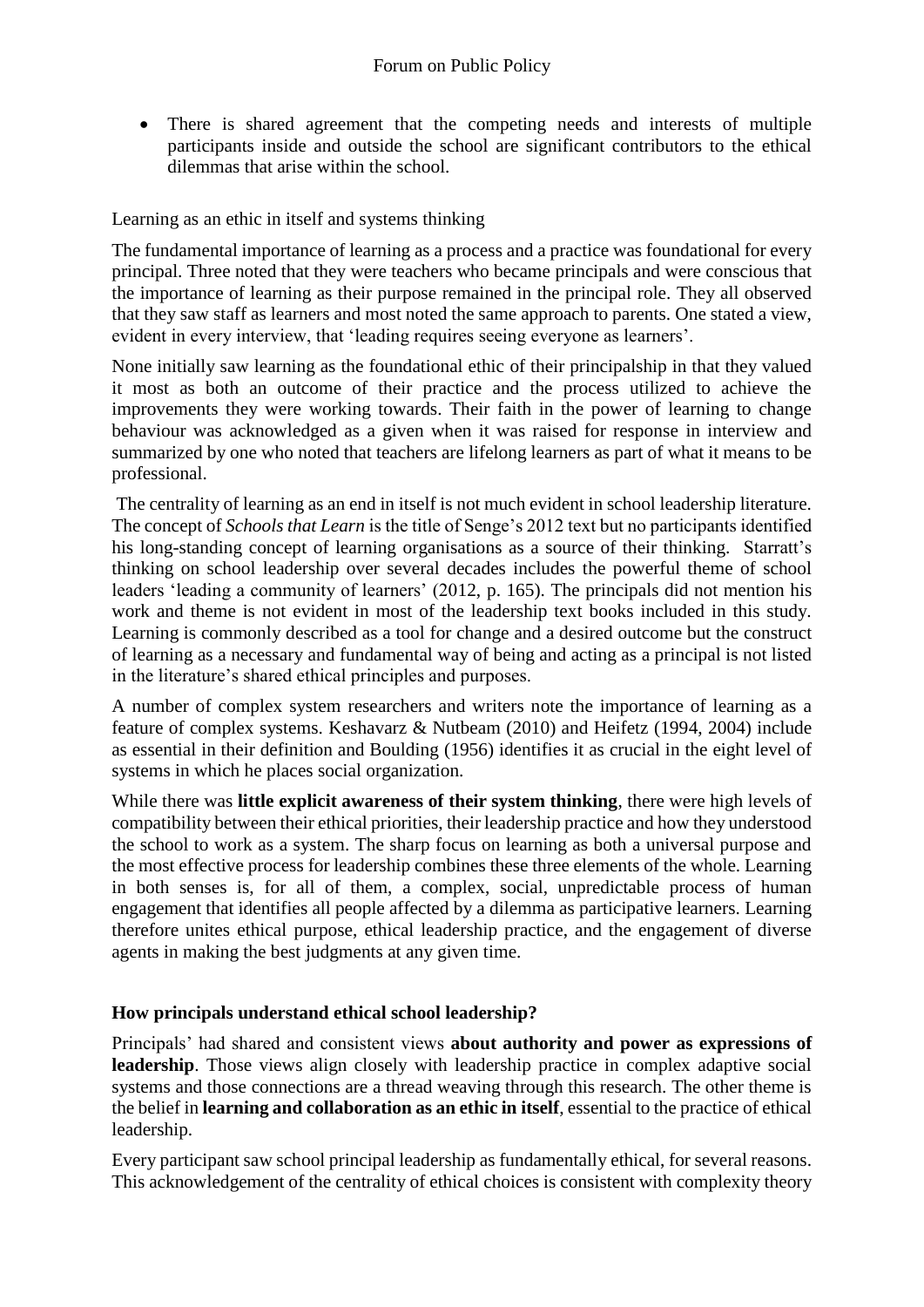(Heifetz 2001) and some education writers such as McDaniel & Driebe (2005), Eyal (2011), Haynes (1998), Shapiro and Stefkovich (2010), and the often cited Starratt, Murphy, and Duignan. Relationships with children and their families, the role of the school in a community, and the short and long-term purpose of schooling were the dominant themes. These are also features of complex systems (Open Systems Criteria Framework). These dominant priorities, combined with the ethical principles valued most by participants, and the formal policies that bound their role as Department of Education employees, create the tensions that generate the ethical dilemmas identified by all participants. Participants were explicit about and conscious of this ever present dynamic.

## **Authority and power**

The nature of authority and the use of power featured in every participant's response. The formal authority of the role was accepted as a responsibility by all participants as was its limited application, particularly in the context of ethical dilemmas. The reality of the role that the concepts influence and emergence play in organisation culture is acknowledged and the importance of learning, acceptance of shared responsibility, and engagement and commitment from all stakeholders (Thygeson, 2010) is identified. The importance and value of informal authority and shared accountability are common threads. Some quotations illustrate some shared views.

(Formal authority and power are) pretty much irrelevant to the way I manage a school. I have never even as a teacher looked at it as a power based industry. Luke

It's not loyalty to the person in authority that drives me. I say to my staff, 'No' when they say, 'I'll will do what you tell me because you're the boss'. I say to them that they will do it because it is the right thing to do. John

Notion of traditional power at the school does not exist. There are moments when I've got to say you've got to do this for this reason. But generally we are in an adaptive space around building capacity, a culture is very much driven around we are trying to work on differentiating, building relationship and trust all based on this is where we are heading for this reason. Deb

With me its try, feel, trial, discuss – an organic distribution of power. With others in the school, they want to gate keep, to control. I don't think I'll change those personalities – technical, positional authority. There are views, including parents about traditional school structures. Cathy

It comes down to everybody expects that the chair (John points to the principal's chair in his office) is responsible for the whole school. John

Learning and collaboration as ethical practice

The ways in which participants described decision making and engagement of staff, students, parents and the community in decision making also suggest a shared view about the relationship between ethical decision making and formal and informal authority. Several were specific in stating that shared decision-making is a characteristic of ethical leadership. There was also a view that decisions made through collaborative learning provide the basis for legitimacy in exercising the formal authority of the principal role. These quotations also capture the themes of the importance of learning as an ethical position itself and an essential process for change.

A cultural shift is an ethical thing. Everything you do and don't say makes the culture. You have to work with the staff to establish an agreement about how we are as a school. Ben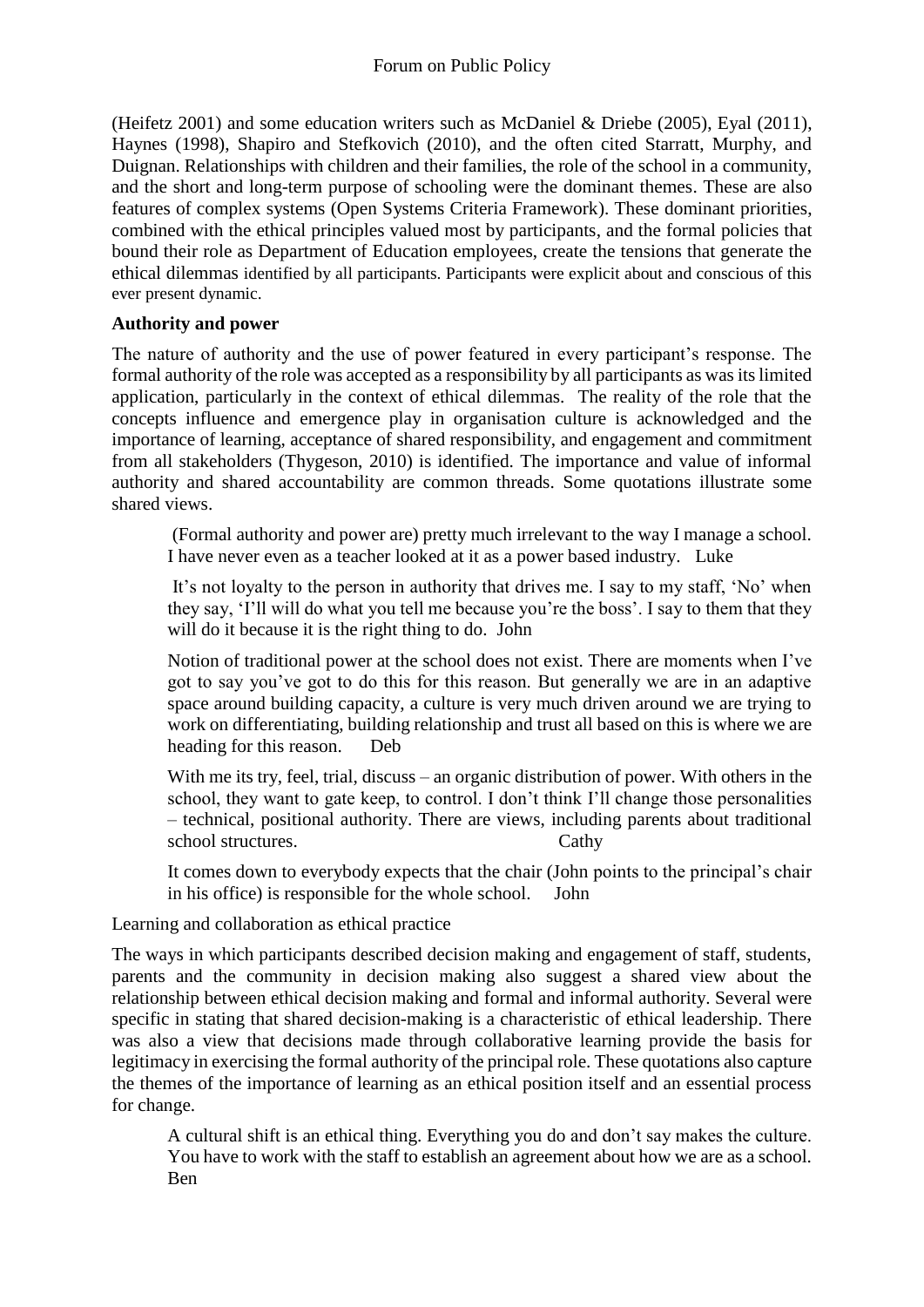Ethical leadership as practice, rather than a role or position

All principals characterized leadership as a practice rather than a role. Both of these perspectives are evident in the literature. The construct of practice is consistent with a mental model of schools as complex while leadership as descriptions of roles and responsibilities aligns with the view of schools as complicated. The principals' view represents the theory proposed by MacIntyre (2007) and illuminated by Murphy (2013). In summary, a practice is the actions taken in response to what is understood as the particular value and purpose of the work while a role is defined by the codes, standards, and position descriptions of the position. Shapiro (2010, 2013) tends to take the latter position.

Several shared principles and beliefs represented principal understanding of ethical leadership as a practice.

- Schools are by their nature ethical enterprises because they consist of people, located within communities, driven by diverse relationships and perceptions of what is most important. Ethical dilemmas are therefore a normal part of school life and choices of ethical priorities are at the core of principalship.
- Ethical leadership practice is based on a belief that learning is both the fundamental purpose of schools and the ethical and effective means of doing their leadership work. Shared agreements are built through learning processes. That learning process and the resultant agreed understanding establish a legitimate basis for principal leadership. This suggests that learning is an ethic in itself.
- Ethical principalship is largely the everyday pragmatic application of these ethical processes and principles in particular circumstances. Ethical leadership is therefore a relational and situational practice.

## **Consequences and Implications**

This research identifies a need to revisit tradition and acknowledge the new. The tradition is the deep foundations of philosophy on which contemporary ethical leadership literature is based unconsciously and the new is the complexity thinking largely undiscovered in the school leadership literature.

There are at least three areas for further research and professional learning support for school and education leaders. There is a need to find out more about what the people in schools are experiencing as a foundation for new policies, relevant support, and the re-imaging of what schools are.

## **Ethical Leadership**

Principals acknowledge the nature of schools and school leadership as fundamentally ethical. This lived reality and the challenges of responding to ethical dilemmas are important possibilities for academic research and writing and the design and provision of professional learning. Inspiring writing, relevant theory, and case study approaches for supporting leadership learning already exist as strong foundations for a necessary resurgence. Although not currently evident in policies and professional learning, the ethical nature of schools eloquently explored by Starratt is so deeply important that a strong case can be made for focus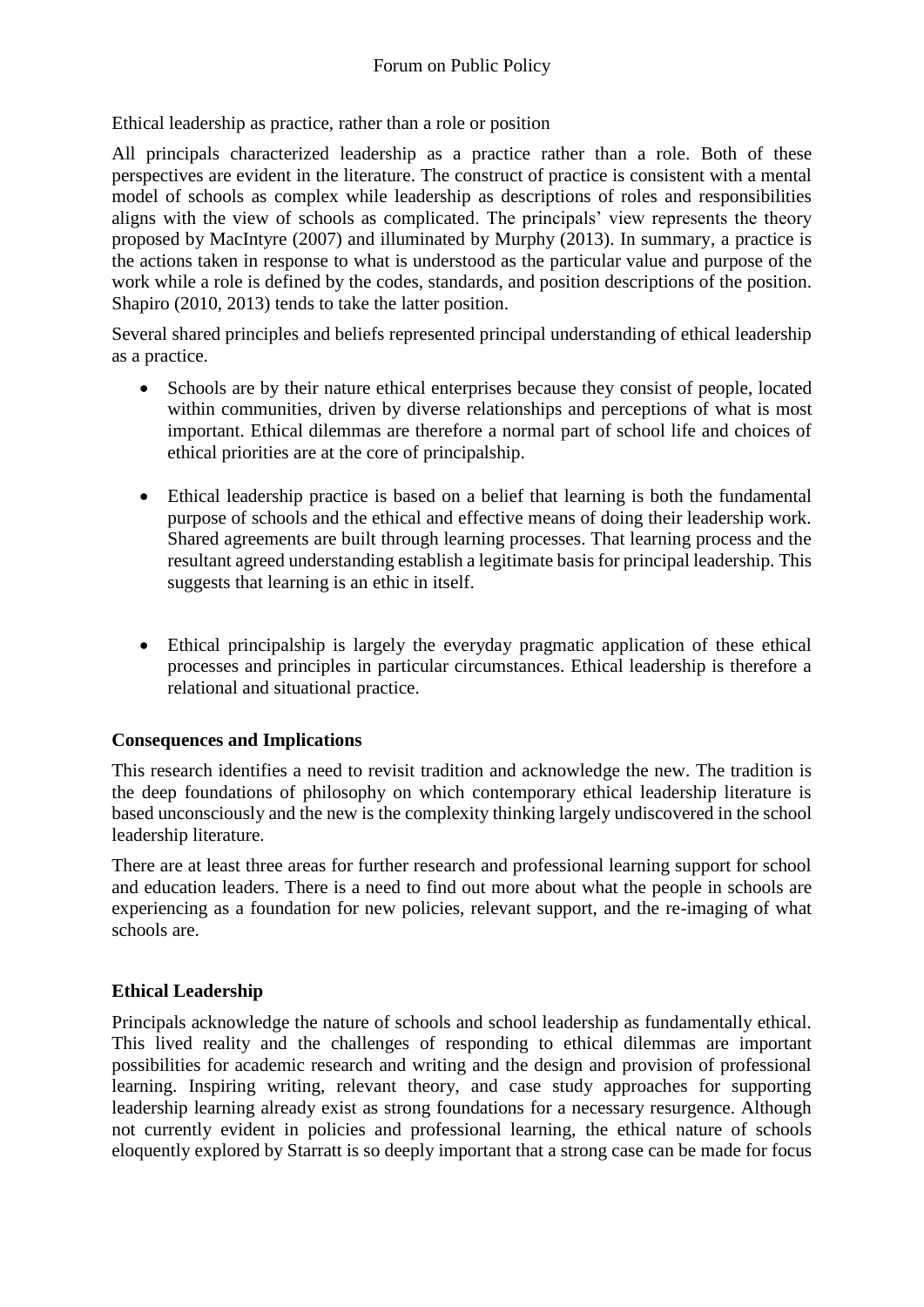on the cultivation of ethical schools (2015) as a common priority theme across public education and in professional learning.

A rigorous critique of ethical school leadership appears warranted. The thesis invested in exploring the contemporary literature and writers and raises some challenges. One is the theoretical and philosophical rationales that appear to be largely accepted without deep analysis by other members of the community of writers and researchers. That critique might include the perspectives of the deep thinking that has gone before and challenge some constructs of integrity and intuition. The other is the lack of relevance the literature has to those applying ethical practice in their everyday lives. There is an opportunity to align the research and literature to contemporary principal leadership.

## **System thinking**

Most of the literature reviewed and the policy documents are based on a worldview of schools as systems that does not represent reality. There is a small but eloquent and convincing body of research and writing inside education research available as a resource for the significant and needed acknowledgment. There is also a need for school leadership literature to look outward to the research into the many organisations with complexity system similarities to schools. People in schools are practicing in systems largely not recognised in the literature of in the professional learning support that is currently available in Australia.

## **Re-imaging schools**

This research describes the daily lives of schools as human systems inextricably linked to diverse organisations and influenced by myriad beliefs and needs. The principals have captured the highly challenging circumstances created by this complex social system and described ways of working in this environment. There is an urgent need for further research into these ways of working ethically in complex systems and the consequences of continuing to work within mental maps that no longer fit the geography.

A most important and exciting research opportunity is inquiry into emerging models of working in this complexity and re-imaging schools away from an industrial model of control and limited purpose into a coherent deliberate response to what schools have become and are becoming.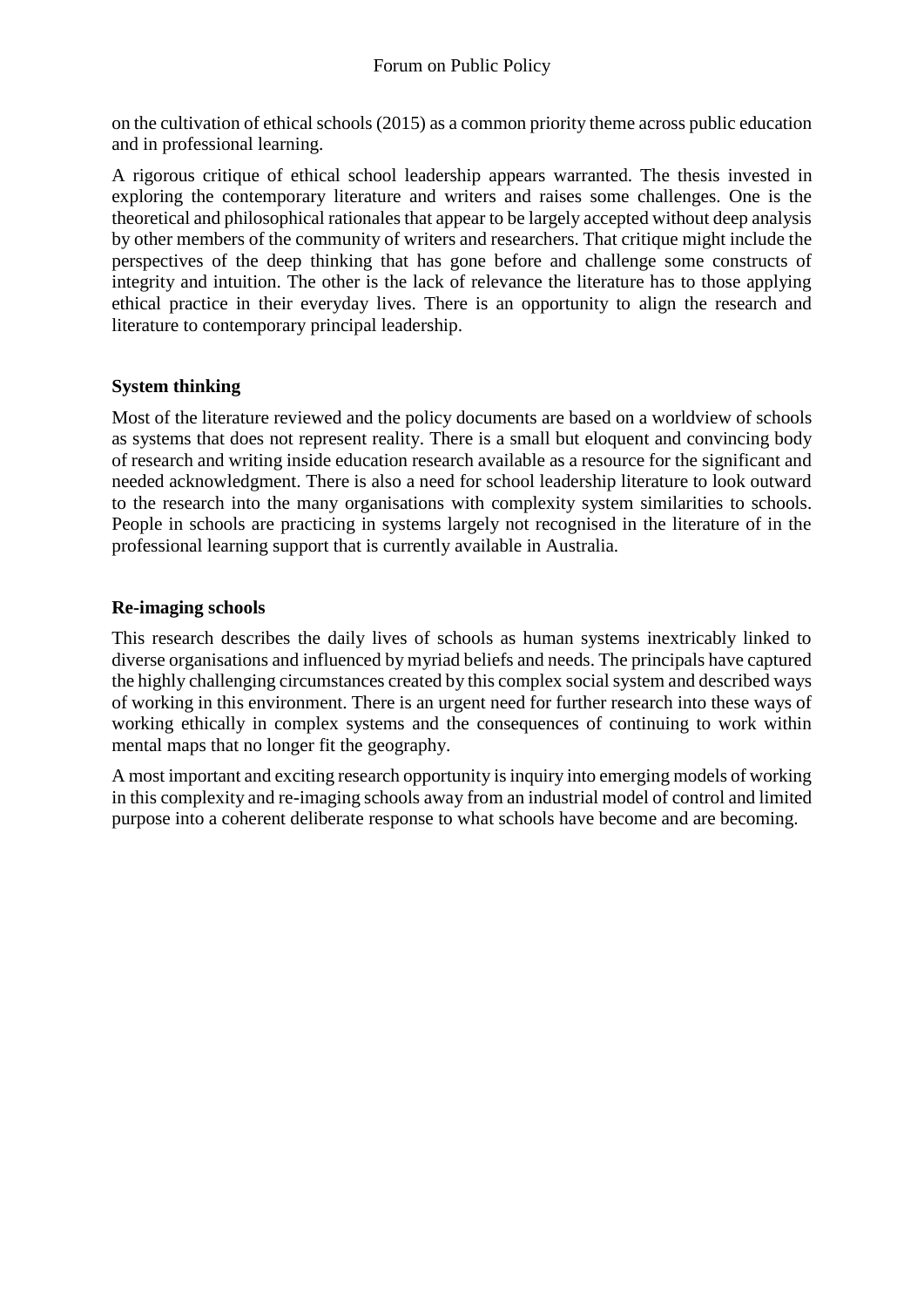#### **References**

- Beabout, B. R. (2012). Turbulence, perturbance, and educational change. *Complicity: An International Journal of Complexity and Education, 9*(2).
- Boal, K. B., & Schultz, P. L. (2007). Storytelling, time, and evolution: The role of strategic leadership in complex adaptive systems. *The Leadership Quarterly, 18*(4), 411-428.
- Boulding, K. E. (1956). General systems theory-the skeleton of science. *Management science, 2*(3), 197-208.
- Commission, A. P. S. (2012). Tackling wicked problems: A public policy perspective.
- Cranston, N. C., & Ehrich, L. C. (2009). *Australian School Leadership Today*. Bowen Hills Qld: Australian Academic Press.
- Davies, B. & Brundrett, M. (Eds.), (2010). Developing Successful Leadership. London: Springer.
- Duignan, P. (2015). Authenticity in educational leadership: History, ideal, reality. *Leading and Managing, 21*(1), 1.
- Eyal, O., Berkovich, I., & Schwartz, T. (2011). Making the right choices: Ethical judgments among educational leaders. *Journal of Educational Administration, 49*(4), 396-413.
- Forrester, J. W. (1998). Designing the future. *Work presented at Universidad de Sevilla, 15*.
- Fullan, M., & Quinn, J. (2015). *Coherence: The Right Drivers in Action for Schools, Districts, and Systems*. Corwin: Sage Publications.
- Gough, N. (2012). Complexity, Complexity Reduction, and 'Methodological Borrowing' in Educational Inquiry. *Complicity: An International Journal of Complexity and Education, 9*(1).
- Haynes, F. (1998). *The Ethical School*. London: Routledge.
- Hazy, J. K., Goldstein, J., & Lichtenstein, B. B. (2007). *Complex systems leadership theory: New perspectives from complexity science on social and organizational effectiveness*: ISCE Pub.
- Heifetz, R. A. (1994). *Leadership without easy answers* (Vol. 465): Harvard University Press.
- Heifetz, R. A., Grashow, A., & Linsky, M. (2009). *The practice of adaptive leadership: Tools and tactics for changing your organization and the world*: Harvard Business Press.
- Heifetz, R. A., & Laurie, D. L. (2001). The work of leadership. *Harvard Business Review, 79*(11).
- Keshavarz, N., Nutbeam, D., & Rowling, L. (2010). Social complex adaptive systems. A response to Haggis. *Social Science & Medicine, 70*(10), 1478-1479. doi[:http://dx.doi.org/10.1016/j.socscimed.2010.01.023](http://dx.doi.org/10.1016/j.socscimed.2010.01.023)
- Lichtenstein, B. B., & Plowman, D. A. (2009). The leadership of emergence: A complex systems leadership theory of emergence at successive organizational levels. *The Leadership Quarterly, 20*(4), 617-630.
- MacIntyre, A. (2007). *After Virtue. A Study in Moral Theory. Third Edition*. Notre Dame, Indiana: University of Notre Dame Press.
- Marion, R., Christiansen, J., Klar, H. W., Schreiber, C., & Erdener, M. A. (2016). Informal leadership, interaction, cliques and productive capacity in organizations: A collectivist analysis. *The Leadership Quarterly, 27*(2), 242-260.
- McDaniel, R. R., & Driebe, D. (2005). *Uncertainty and surprise in complex systems: questions on working with the unexpected*: Springer Science & Business Media.
- Morrison, K. (2001). Simplicity and complexity in contemporary school leadership: A response to grace. *British Journal of Educational Studies, 49*(4), 379-385.
- Morrison, K. (2011). Leadership for self-organisation: complexity theory and communicative action. *International Journal of Complexity in Leadership and Management, 1*(2), 145-163.
- Murphy, D. (2013). *Professional School Leadership. Dealing with Dilemmas*. (2nd ed.). Edinburgh: Dunedin Academic Press.

Olson, E. E., & Eoyang, G. H. (2001). Facilitating organization change. *Jossey-Bass/Pfeiffer.* Pisapia, J. (2009). *The strategic leader: New tactics for a globalizing world*: Iap.